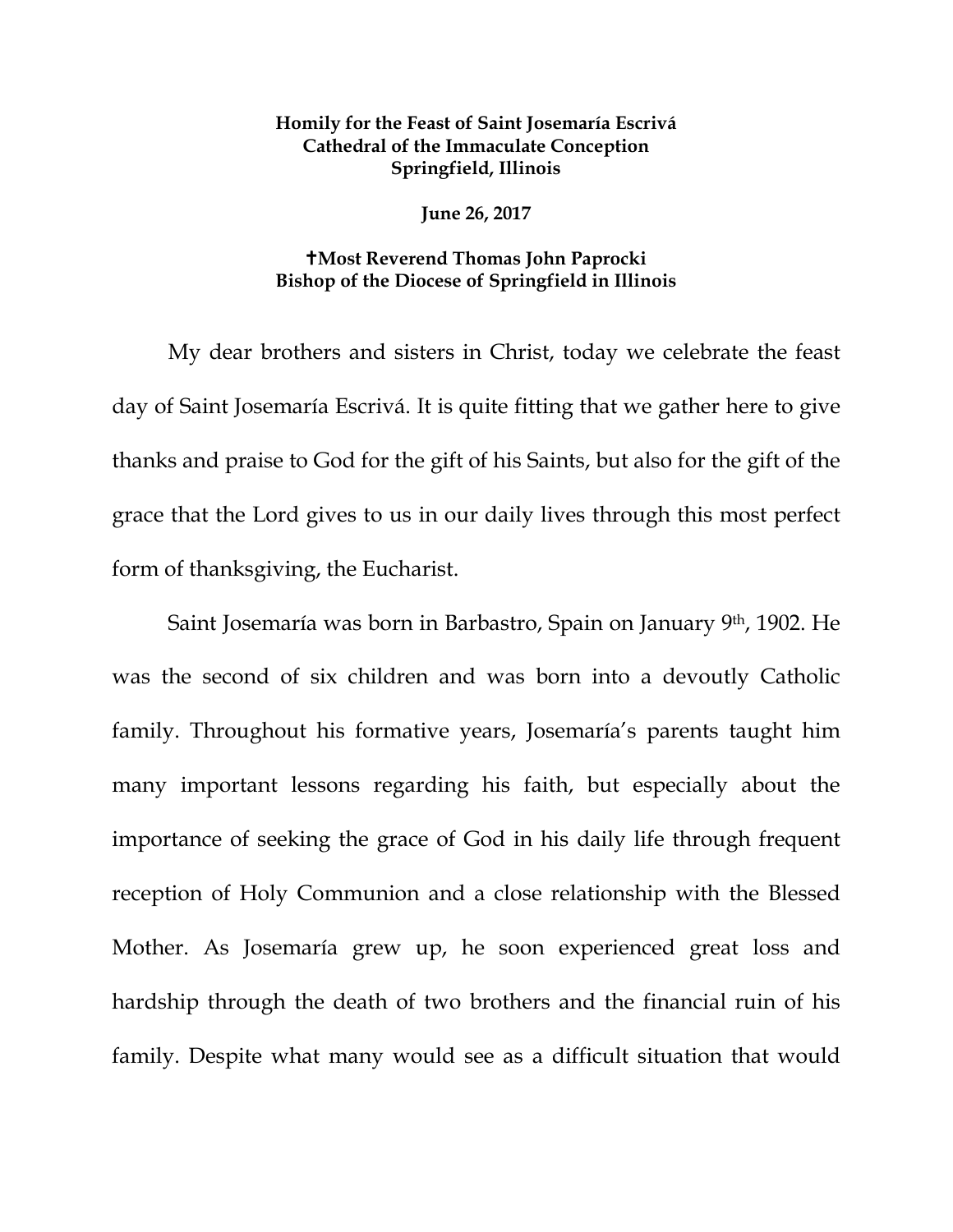lack hope, Josemaría clung to our Lord and His Blessed Mother, and eventually discerned that the Lord was calling him to serve the Church as a priest.

In 1928, while Josemaría was spending time on retreat, he devoted some of his prayer to meditation on the movement of the spirit in his life over the past several years. Through this prayer, the Lord revealed the mission with which he was to be entrusted: that of founding Opus Dei, Latin for "The Work of God," an institution within the Church aimed at helping people from all walks of life to seek personal holiness through the sanctification of ordinary work in the midst of the world. After this transformative experience, Saint Josemaría dedicated much of his time and energy into the growth and development of Opus Dei, as well as writing a number of books to help the members of Opus Dei live the charism of the institution in their lives, the most well-known of these books being *The Way*, a book made up of short writings that are intended for reflection and prayer.

Following the founding of Opus Dei, Saint Josemaría untiringly taught that ordinary life is the very place and means of our sanctification.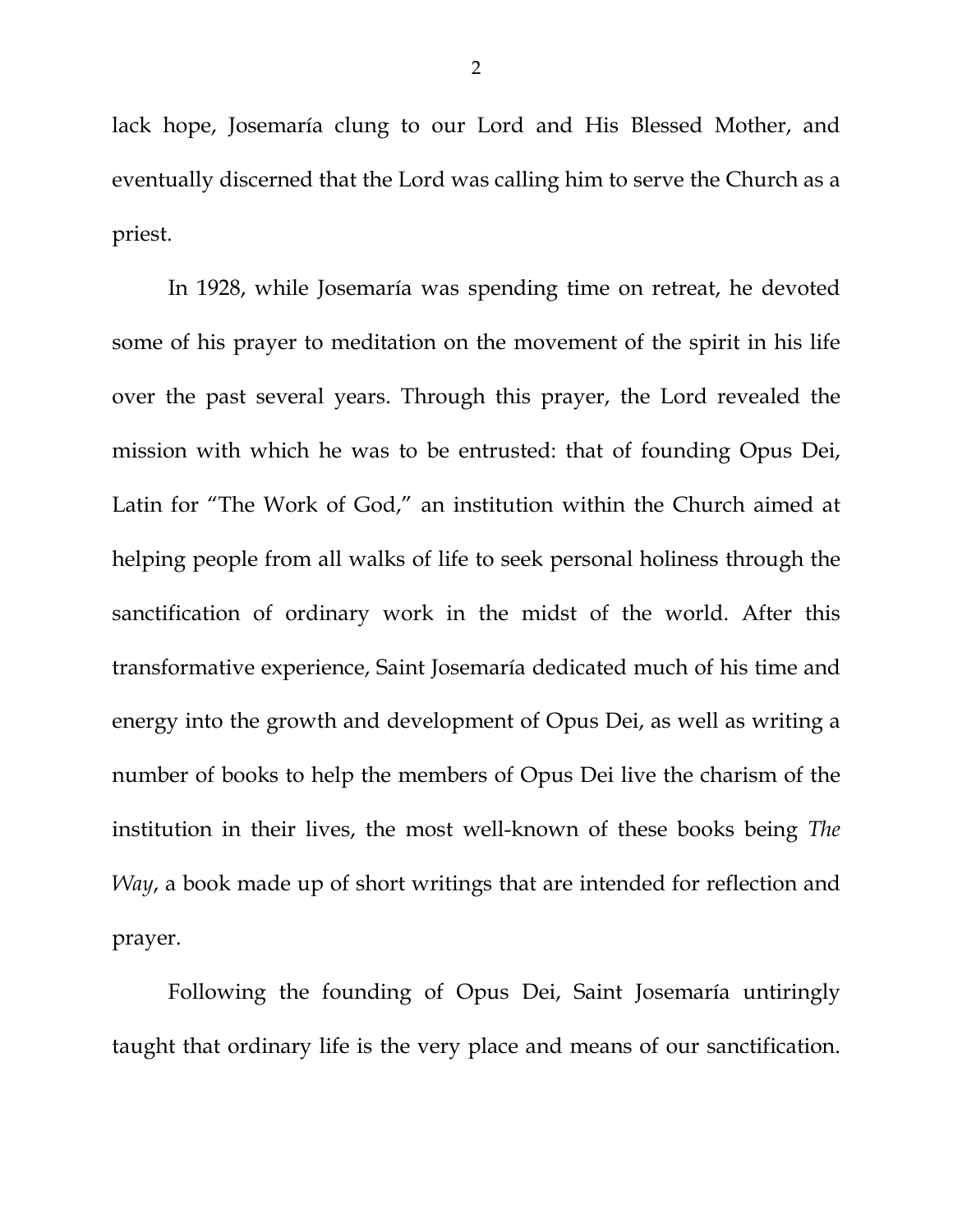An example of his urging the faithful to live the discipleship way of life was his homily at the University of Navarra, when he taught that

> Everyday life is the true setting for your lives as Christians. Your ordinary contact with God takes place where your fellow men, your yearnings, your work and your affections are. There you have your daily encounter with Christ. It is in the midst of the most material things of the earth that we must sanctify ourselves, serving God and all mankind.[1](#page-3-0)

This and similar messages found in the many writings and homilies of Saint Josemaría have become the basis of understanding discipleship in the midst of the world today. As a matter of fact, the Fathers of the Second Vatican council embraced the teachings of Saint Josemaría as they relate to this topic of ordinary people living in the world being called to sainthood. This influence can clearly be seen in the Dogmatic Constitution *Lumen Gentium* which states:

> A secular quality is proper and special to laymen…the laity, by their very vocation, seek the kingdom of God by engaging in temporal affairs and by ordering them according to the plan of God. They live in the world, that is, in each and all of the secular professions and occupations. They live in the ordinary circumstances of family and social life, from which the very web of their existence is woven. They are called there by God so that by